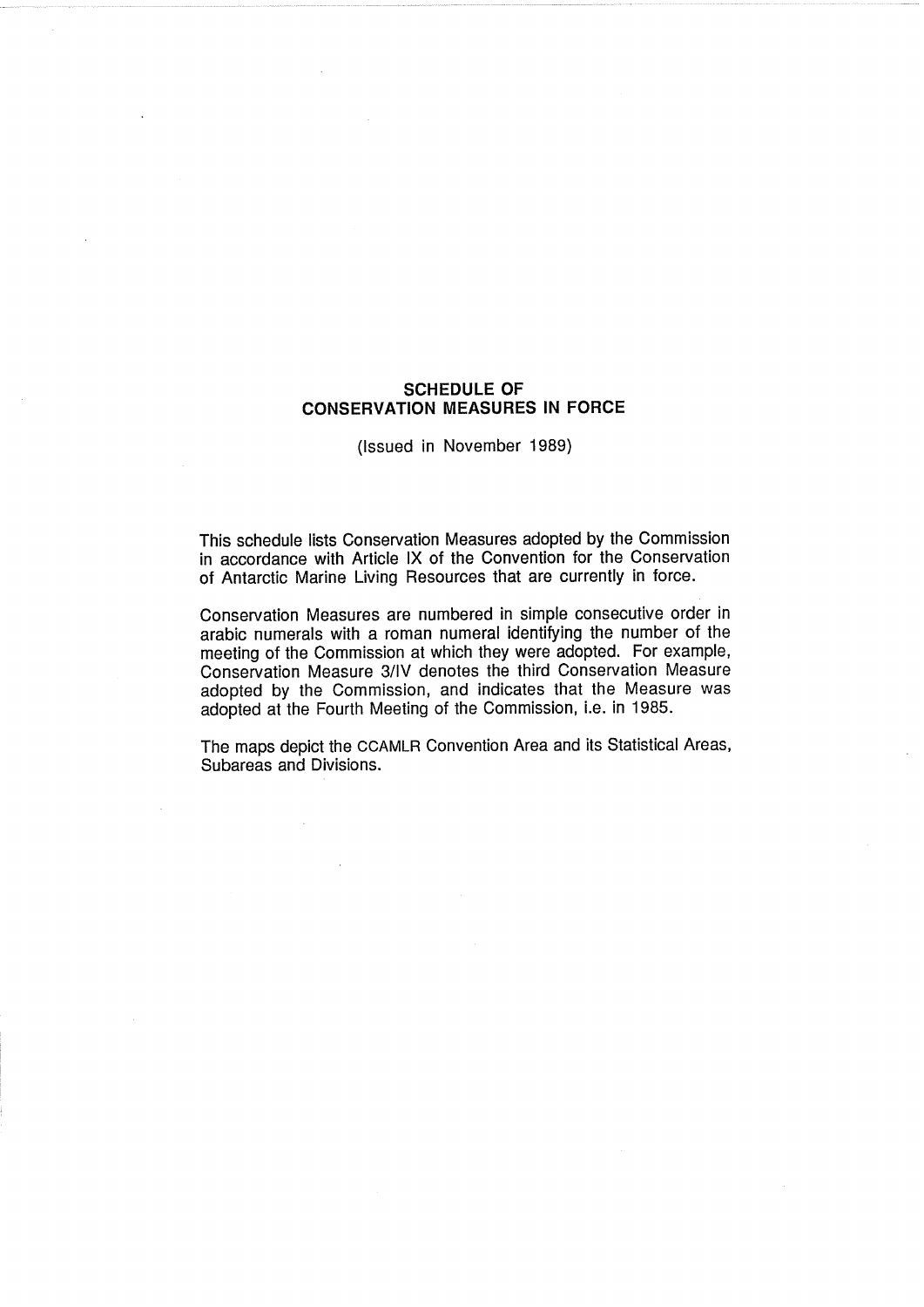# **CONTENTS**

 $\bar{\beta}$ 

 $\Delta \phi$ 

| <b>CONTENTS</b>                                                                                                                                                                                                                          | Page        |  |  |
|------------------------------------------------------------------------------------------------------------------------------------------------------------------------------------------------------------------------------------------|-------------|--|--|
| Map of the CCAMLR Convention Area                                                                                                                                                                                                        | (iv)<br>(v) |  |  |
| Mesh size                                                                                                                                                                                                                                |             |  |  |
| Conservation Measure 3/IV<br>Prohibition of directed fishery on Notothenia rossii<br>around South Georgia (Statistical Subarea 48.3)                                                                                                     |             |  |  |
| Conservation Measure 4/V<br>Regulation on mesh size measurement                                                                                                                                                                          |             |  |  |
| Conservation Measure 5/V<br>Prohibition of directed fishery on <i>Notothenia rossii</i><br>in the Peninsula Area (Statistical Subarea 48.1)                                                                                              |             |  |  |
| Conservation Measure 6/V<br>Prohibition of directed fishery on Notothenia rossii<br>around South Orkneys (Statistical Subarea 48.2)                                                                                                      |             |  |  |
| Conservation Measure 7/V<br>Regulation of fishing around South Georgia<br>(Statistical Subarea 48.3)                                                                                                                                     |             |  |  |
| Conservation Measure 13/VIII<br>Limitation of the total catch of <i>Champsocephalus gunnari</i><br>in Statistical Subarea 48.3 in the 1989/90 Season                                                                                     | -6          |  |  |
| Conservation Measure 14/VIII<br>Prohibition of directed fishery on Notothenia gibberifrons,<br>Chaenocephalus aceratus, Pseudochaenichthys georgianus and<br>Notothenia squamifrons in Statistical Subarea 48.3 in the<br>1989/90 Season | 7           |  |  |
| Conservation Measure 15/VIII<br>Closed seasons in the 1989/90 Season<br>in Statistical Subarea 48.3<br><b>Conservation Measure 16/VIII</b>                                                                                               |             |  |  |
| Catch limit on <i>Patagonotothen brevicauda guntheri</i><br>in Statistical Subarea 48.3 for the 1989/90 Season                                                                                                                           |             |  |  |
| Conservation Measure 17/VIII<br>Catch reporting system in Statistical Subarea 48.3<br>in the 1989/90 Season                                                                                                                              | (iii)       |  |  |
|                                                                                                                                                                                                                                          |             |  |  |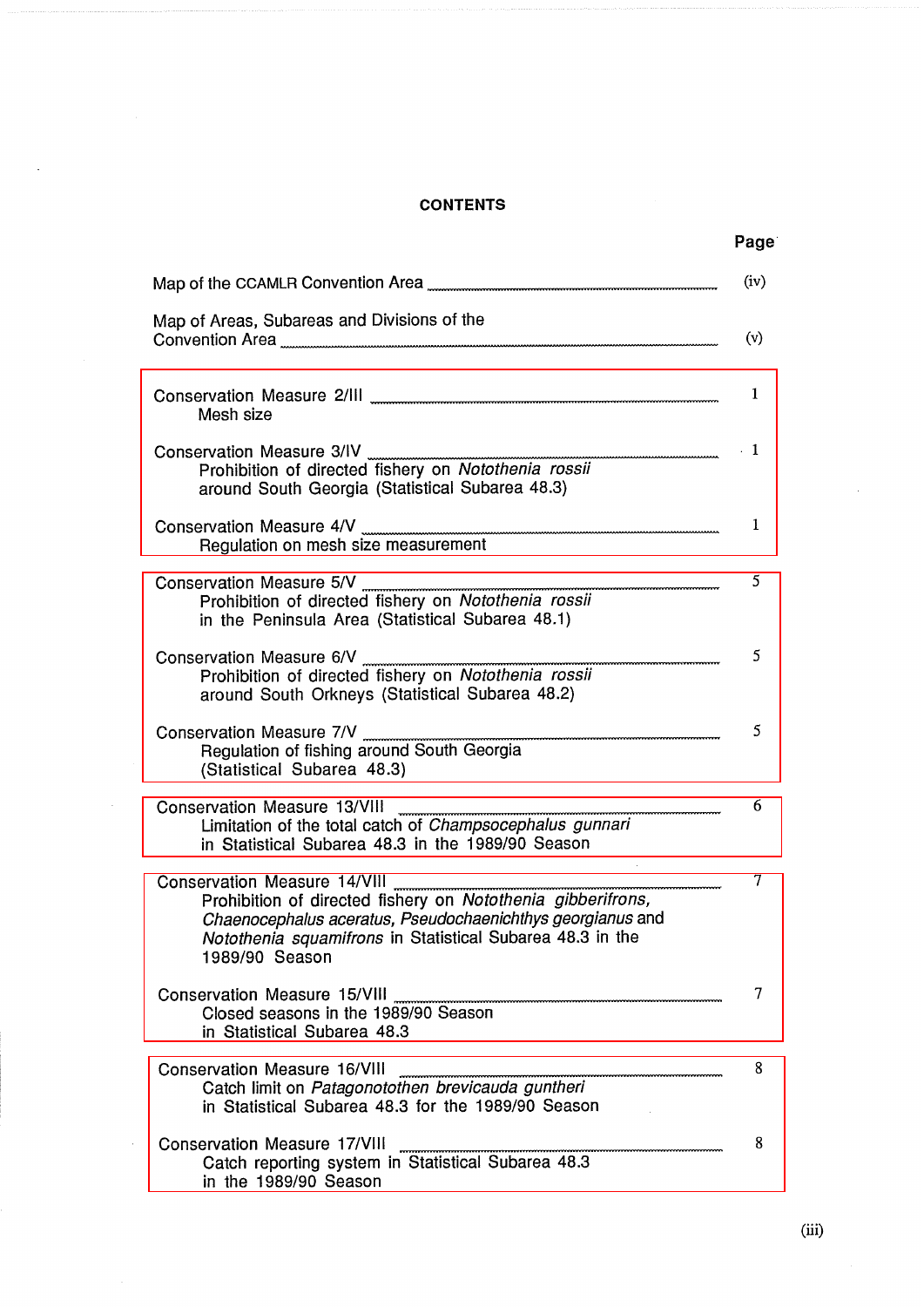

# Area of the Convention on the Conservation of Antarctic Marine Living Resources

 $\hat{E}$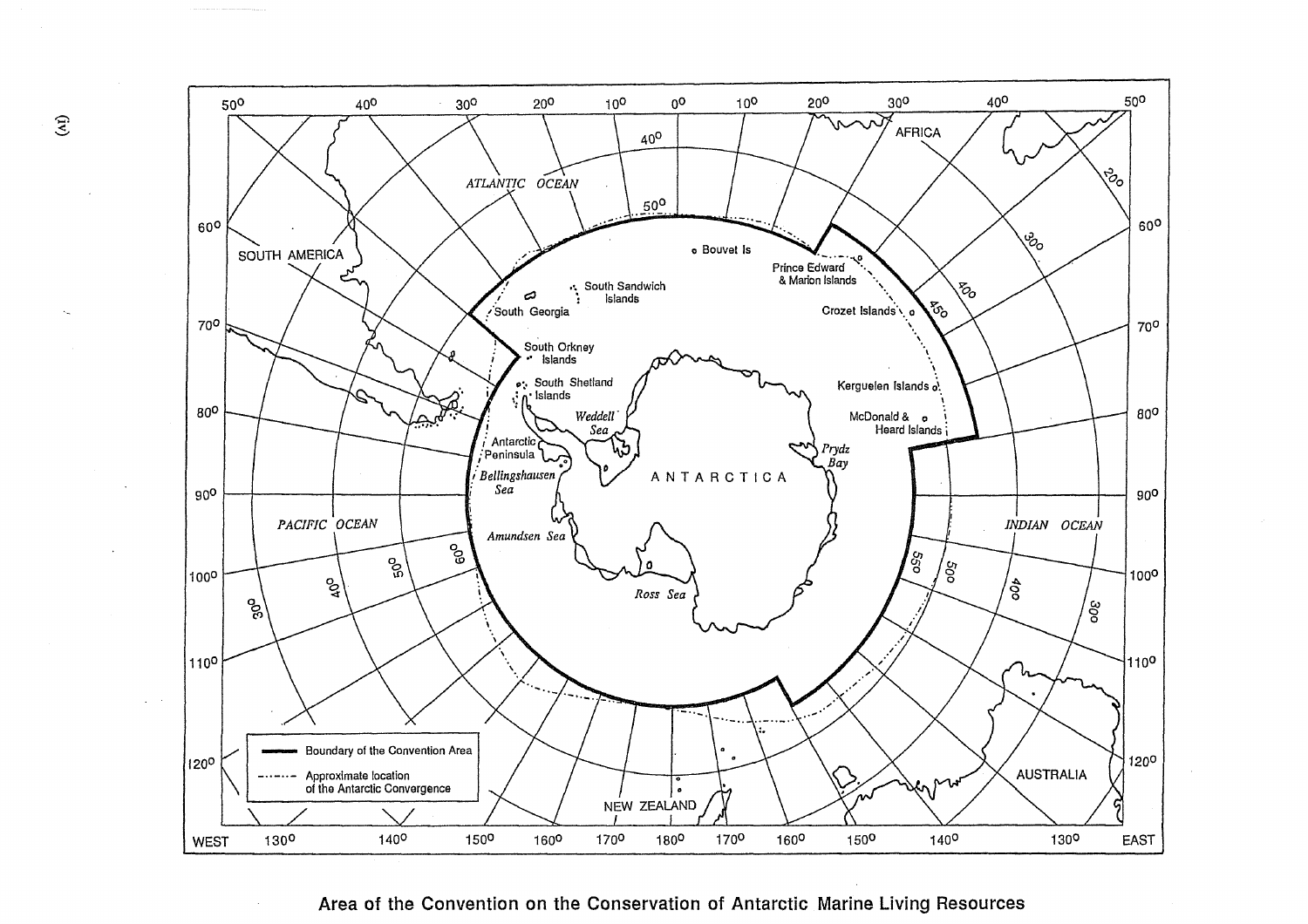

<u>in Liberatura</u>

 $\mathcal{E}$ 

#### **AREA 48 ATLANTIC ANTARCTIC AREA**

48.1 Peninsula Subarea

48.2 South Orkney Subarea

48.3 South Georgia Subarea

48.4 South Sandwich Subarea

48.5 Weddell Subarea

48.6 Bouvet Subarea

#### **AREA 58 INDIAN OCEAN ANTARCTIC AREA**

58.4 Enderby-Wilkes Subarea

58.4.1 Enderby-Wilkes Division 1 58.4.2 Enderby-Wilkes Division 2

58.4.3 Enderby-Wilkes Division 3

58.4.4 Enderby-Wilkes Division **4** 

58.5 Kerguelen Subarea

58.5.1 ¥ Kerguelen Division 58.5.2 McDonald-Heard Division

58.6 Crozet Subarea

58.7 Marion-Edward Subarea

**AREA 88 PACIFIC ANTARCTIC AREA** 

88.1 Eastern Ross Sea Subarea

88.2 Western Ross Sea Subarea

88.3 Arnundsen Sea Subarea

**Areas,** Subareas and Divisions of the CCAMLR Area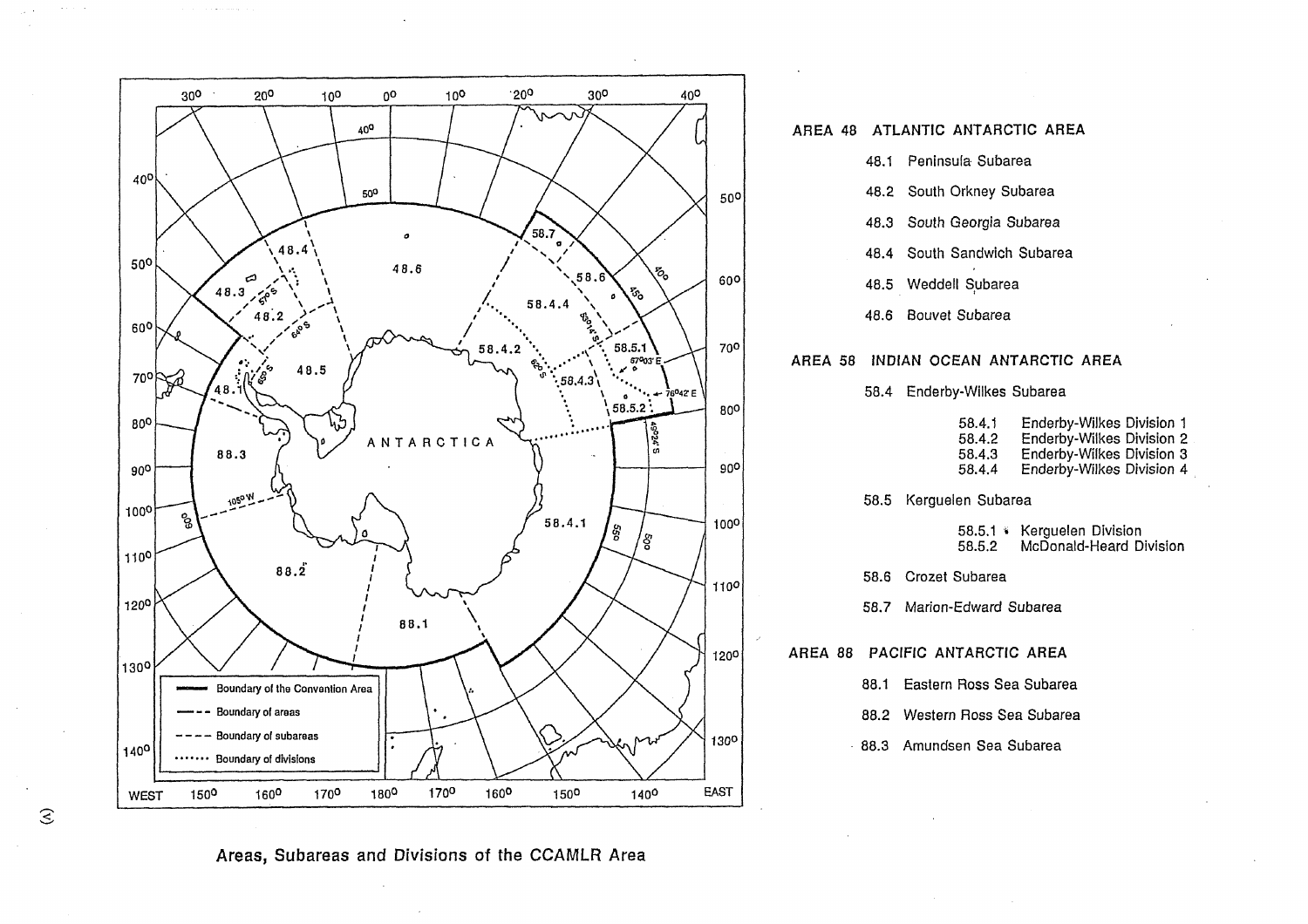# <span id="page-4-0"></span>**CONSERVATION MEASURE 2/III**

MESH SlZE

1. The use of pelagic and bottom trawls having the mesh-size in any part of a trawl less than indicated is prohibited for any directed fishery for:

Notothenia rossii, Dissostichus eleginoides - 120 mm Notothenia gibberifrons, Notothenia kempi, Notothenia squamifrons, Champsocephalus gunnari - 80 mm

- 2. It is prohibited to use any means or device which would obstruct or diminish the size of the meshes.
- 3. This Conservation Measure does not apply to fishing conducted for scientific research purposes.
- 4. This Measure will apply as of 1 September 1985.

# **CONSERVATION MEASURE 3lIV**

PROHIBITION OF DIRECTED FISHERY ON Notothenia rossii AROUND SOUTH GEORGIA (STATISTICAL SUBAREA 48.3)

> Directed fishing on Notothenia rossii around South Georgia (Statistical Subarea 48.3) is prohibited.

> By-catches of Notothenia rossii in fisheries directed to other species shall be kept to the level allowing the optimum recruitment to the stock.

# **CONSERVATION MEASURE 4/V**

REGULATION ON MESH SlZE MEASUREMENT

This Conservation Measure supplements Conservation Measure 2/III: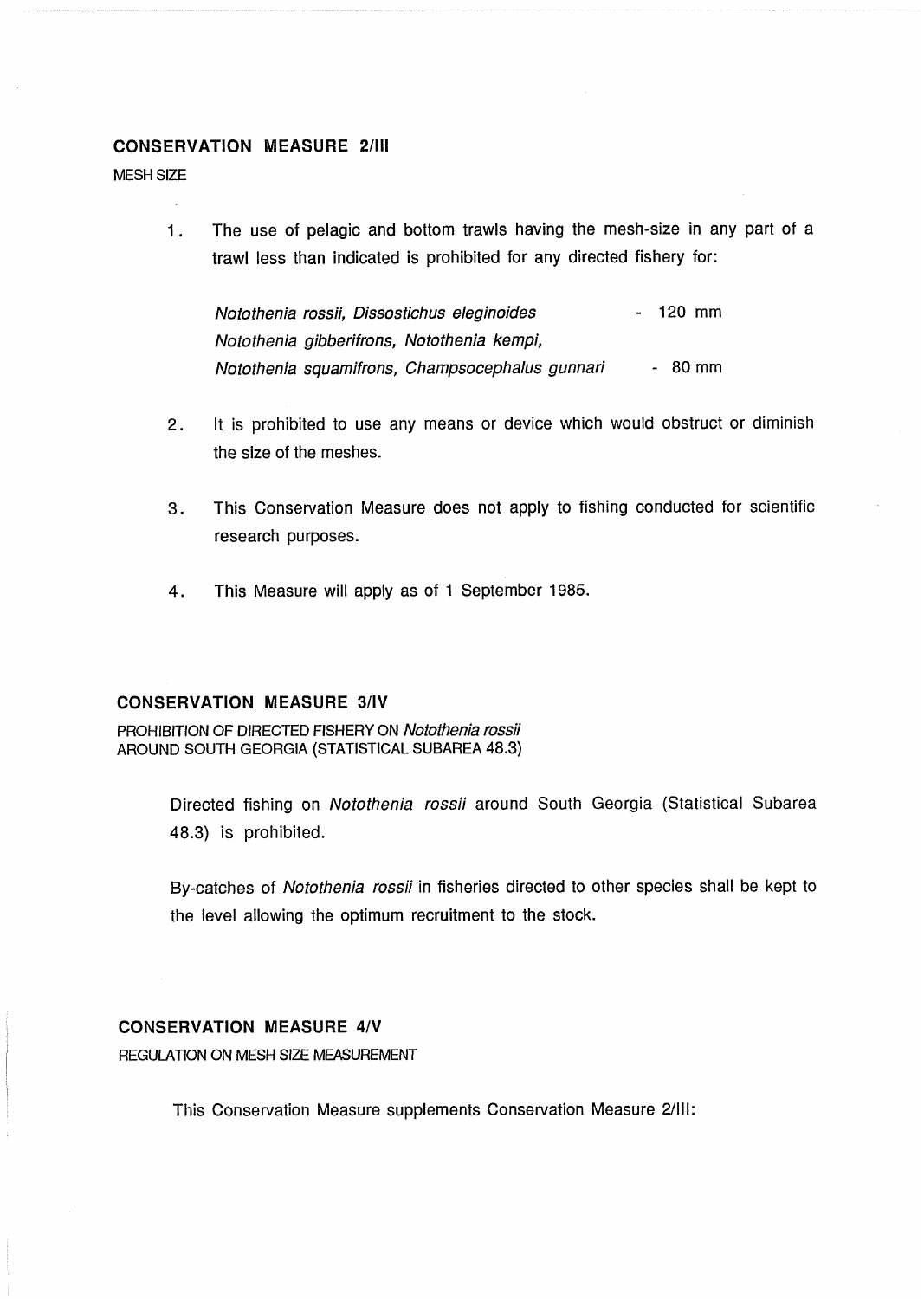#### Regulations on Mesh-size Measurement

# **ARTICLE** 1.

#### Description of Gauges

- 1 . Gauges to be used for determining mesh sizes shall be 2 mm thick, flat, of durable material and capable of retaining their shape. They shall have either a series of parallel-edged sides connected by intermediate tapering edges with a taper of one to eight on each side, or only tapering edges with the taper defined above. They shall have a hole at the narrowest extremity.
- 2. Each gauge shall be inscribed on its face with the width in millimetres both on the parallel-sided section, if any, and on the tapering section. In the case of the latter the width shall be inscribed every 1 mm interval and the indication of the width shall appear at regular intervals.

#### **ARTICLE** 2.

#### Use of the Gauge

- 1. The net shall be stretched in the direction of the long diagonal of the meshes.
- 2. A gauge as described in Article 1 shall be inserted by its narrowest extremity into the mesh opening in a direction perpendicular to the plane of the net.
- **3.** The gauge shall be inserted into the mesh opening either with a manual force or using a weight or dynamometer, until it is stopped at the tapering edges by the resistance of the mesh.

#### **ARTICLE 3.**

#### Selection of Meshes to be Measured

1. Meshes to be measured shall form a series of 20 consecutive meshes chosen in the direction of the long axis of the net.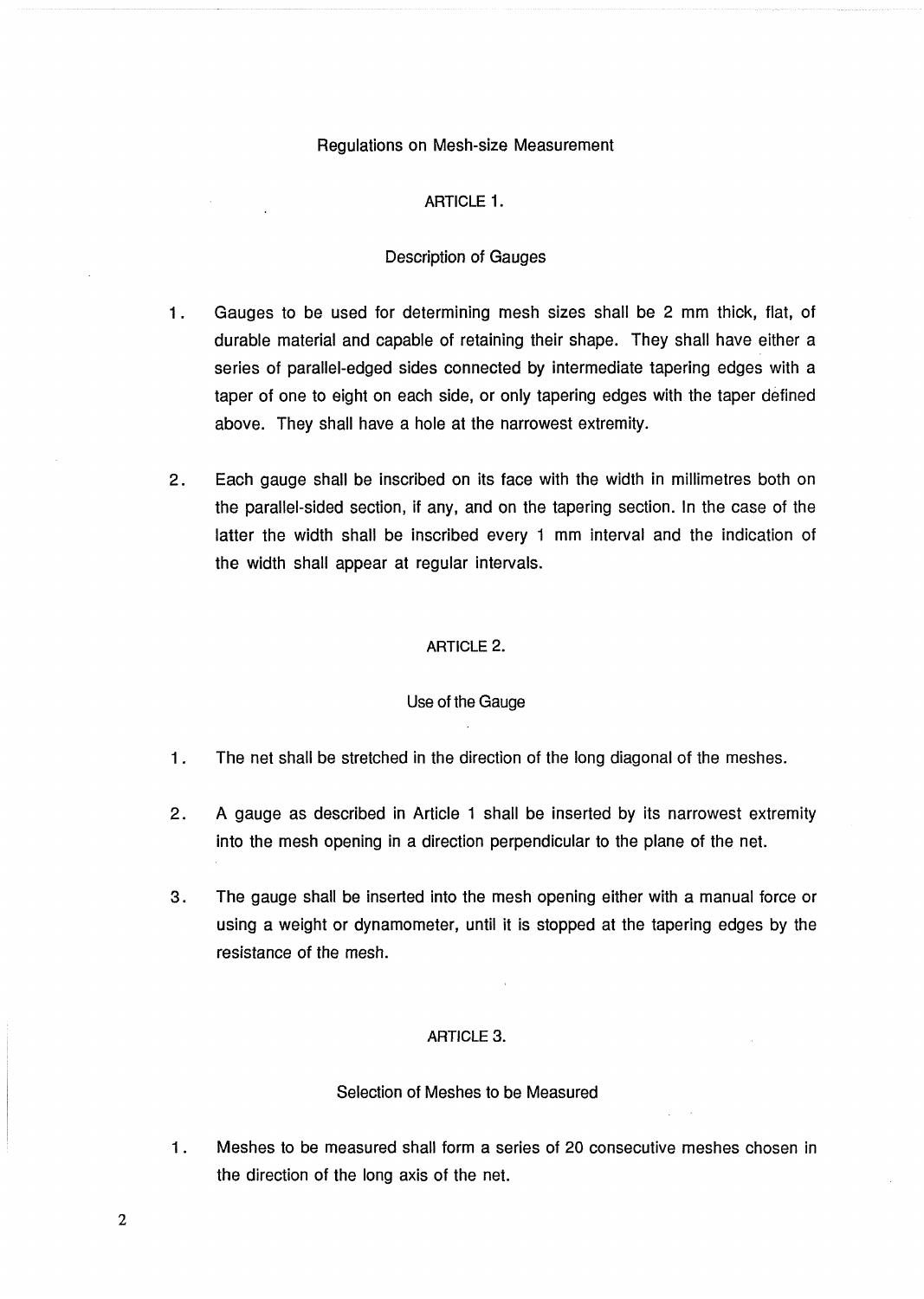- 2. Meshes less than 50 cm from lacings, ropes or codline shall not be measured. This distance shall be measured perpendicular to the lacings, ropes or codline with the net stretched in the direction of that measurement. Nor shall any mesh be measured which has been mended or broken or has attachments to the net fixed at that mesh.
- 3. By way of derogation from paragraph 1, the meshes to be measured need not be consecutive if the application of paragraph 2 prevents it.
- 4. Nets shall be measured only when wet and unfrozen.

# **ARTICLE** 4.

# Measurement of Each Mesh

The size of each mesh shall be the width of the gauge at the point where the gauge is stopped, when using this gauge in accordance with Article 2.

# **ARTICLE 5.**

# Determination of the Mesh Size of the Net.

The mesh size of the net shall be the arithmetical mean in millimetres of the measurements of the total number of meshes selected and measured as provided for in Articles 3 and 4, the arithmetical mean being rounded up to the next millimetre.

The total number of meshes to be measured is provided for in Article 6.

# **ARTICLE 6.**

# Sequence of Inspection Procedure

1. The inspector shall measure one series of 20 meshes, selected in accordance with Article 3, inserting the gauge manually without using a weight or dynamometer.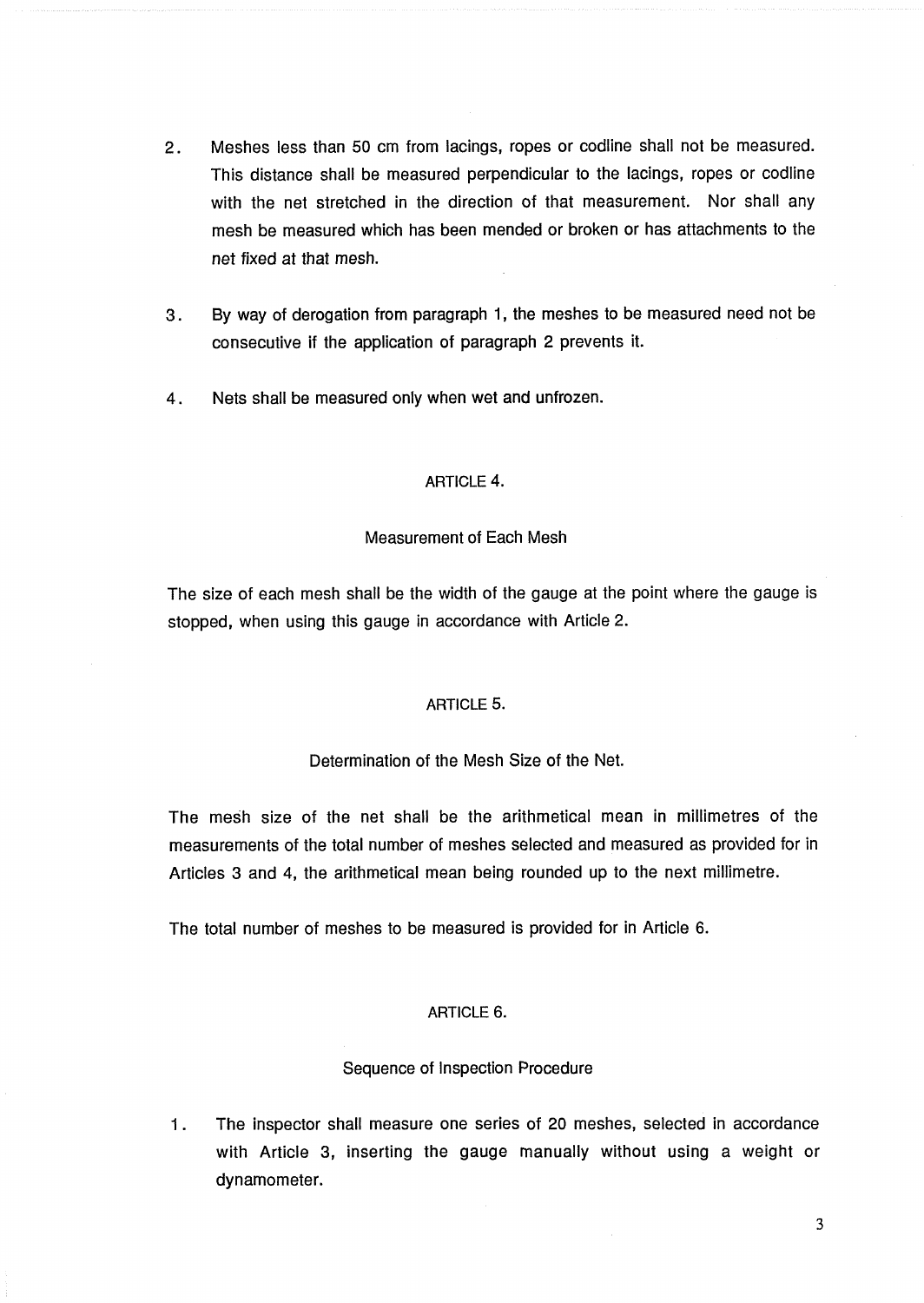The mesh size of the net shall then be determined in accordance with Article 5.

If the calculation of the mesh size shows that the mesh size does not appear to comply with the rules in force, then two additional series of 20 meshes selected in accordance with Article 3 shall be measured. The mesh size shall then be recalculated in accordance with Article 5, taking into account the 60 meshes already measured. Without prejudice to paragraph 2, this shall be the mesh size of the net.

2. If the captain of the vessel contests the mesh size determined in accordance with paragraph 1, such measurement will not be considered for the determination of the mesh size and the net shall be remeasured.

A weight or dynamometer attached to the gauge shall be used for remeasurement.

The choice of weight or dynamometer shall be at the discretion of the inspector.

The weight shall be fixed to the hole in the narrowest extremity of the gauge using a hook. The dynamometer may either be fixed to the hole in the narrowest extremity of the gauge or be applied at the largest extremity of the gauge.

The accuracy of the weight or dynamometer shall be certified by the appropriate national authority.

For nets of a mesh size of 35 mm or less as determined in accordance with paragraph 1, a force of 19.61 newtons (equivalent to a mass of 2 kilograms) shall be applied and for other nets, a force of 49.03 newtons (equivalent to a mass of 5 kilograms).

For the purposes of determining the mesh size in accordance with Article 5 when using a weight or dynamometer, one series of 20 meshes only shall be measured.

NOTE: This Measure became binding upon all Members of the Commission on 29 March, 1987.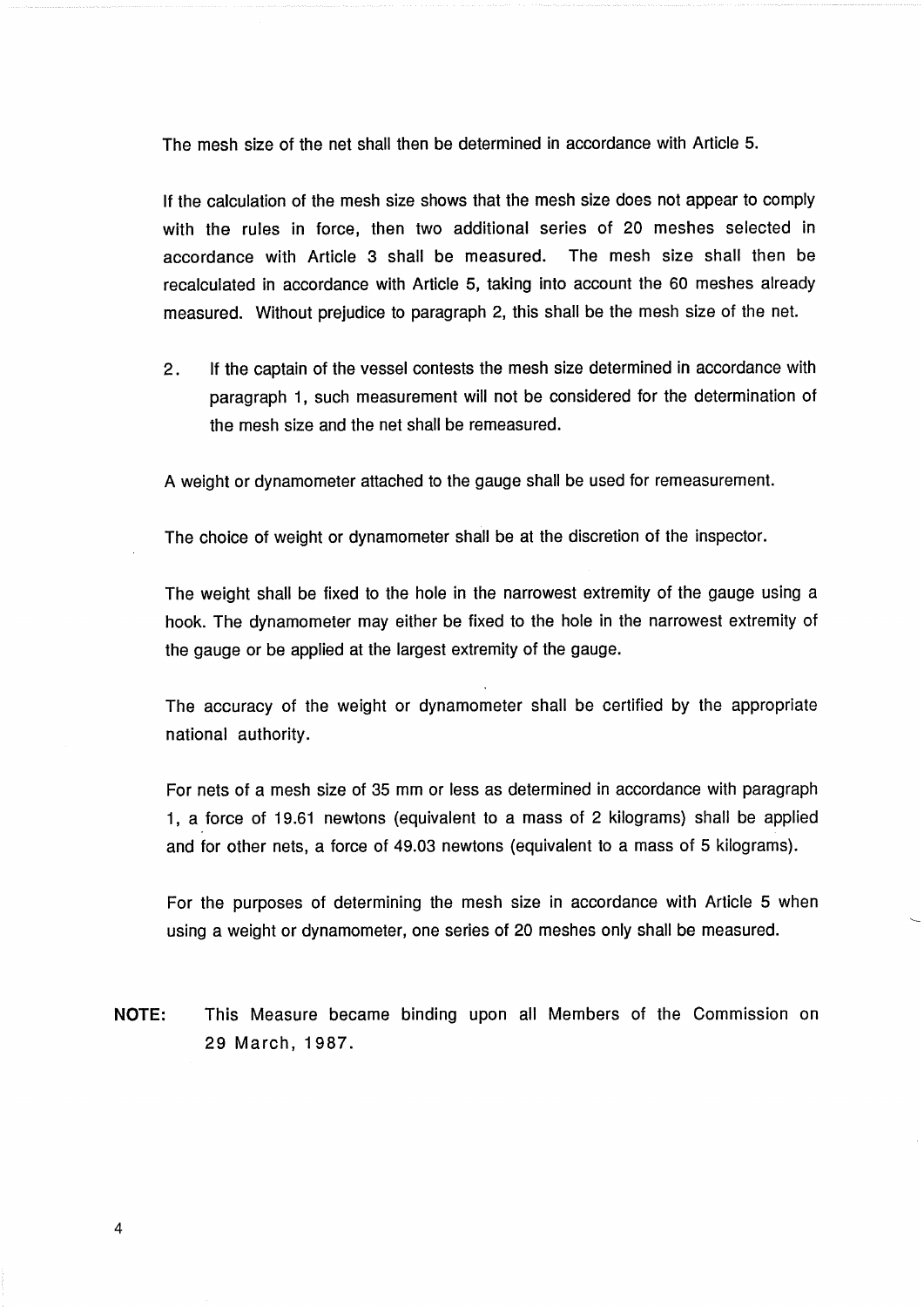# <span id="page-8-0"></span>**CONSERVATION MEASURE 5/V**

**PROHIBITION OF DIRECTED FISHERY ON** Notothenia rossii **IN THE PENINSULA AREA (STATISTICAL SUBAREA 48.1)** 

> Directed fishing on Notothenia rossii in the Peninsula Area (Statistical Area **48.1)** is prohibited.

> By-catches of Notothenia rossii in fisheries directed to other species shall be kept to the level allowing the optimum recruitment to the stock.

**NOTE:** This Measure became binding upon all Members of the Commission on **29** March, **1987.** 

# **CONSERVATION MEASURE 6/V**

**PROHIBITION OF DIRECTED FISHERY ON** Notothenia rossii **AROUND SOUTH ORKNEYS (STATISTICAL SUBAREA 48.2)** 

> Directed fishing on Notothenia rossii around South Orkneys (Statistical Subarea **48.2)** is prohibited.

> By-catches of Notothenia rossii in fisheries directed to other species shall be kept to the level allowing the optimum recruitment to the stock.

**NOTE:** This Measure became binding upon all Members of the Commission on **29** March, **1987.** 

# **CONSERVATlON MEASURE 71V**

**REGULATION OF FISHING AROUND SOUTH GEORGIA (STATISTICAL SUBAREA 48.3)** 

> Without prejudice to other Conservation Measures adopted by the Commission, for species upon which fisheries are permitted around South Georgia (Statistical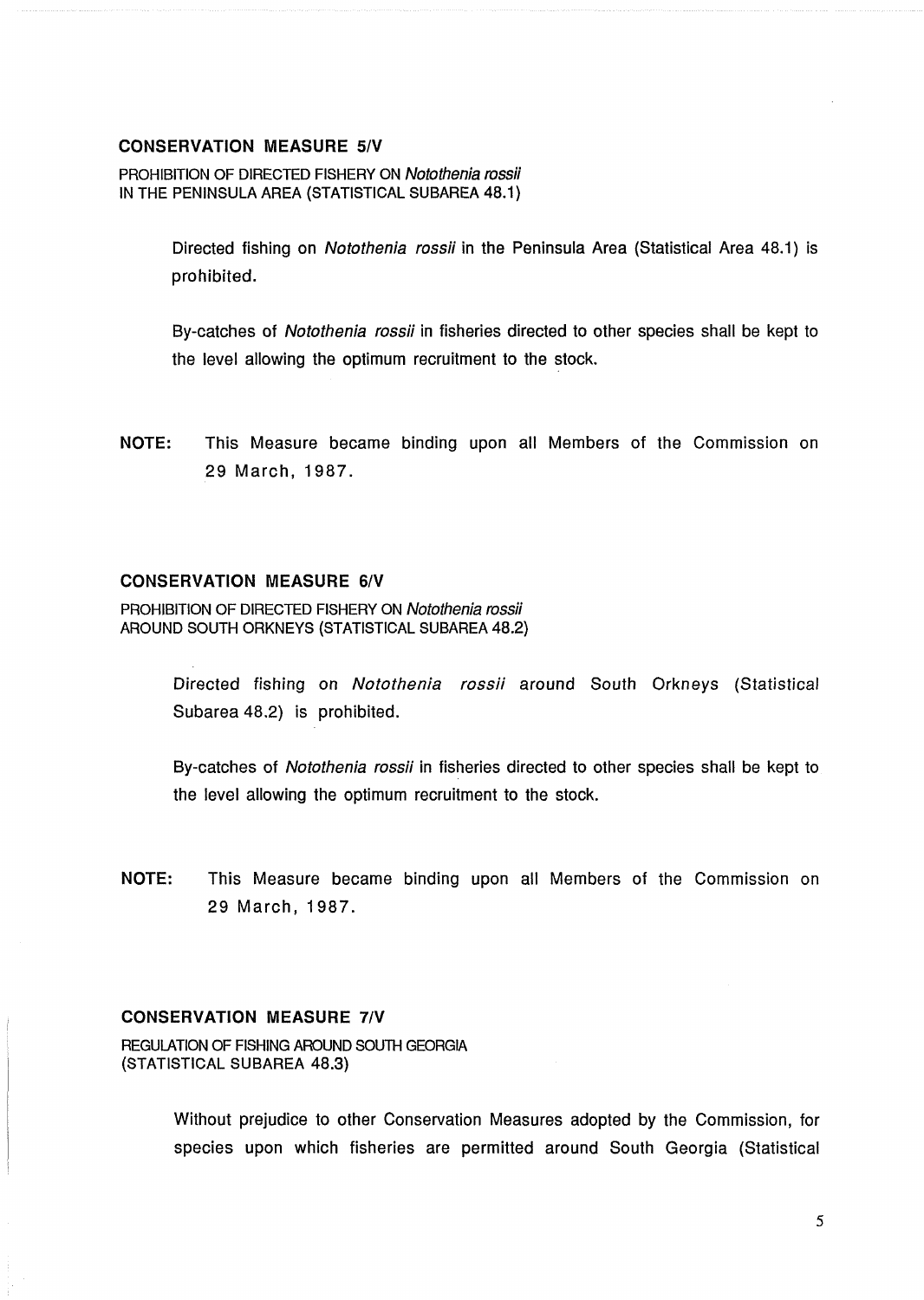<span id="page-9-0"></span>Subarea 48.3), the Commission shall, at its 1987 Meeting, adopt limitations on catch, or equivalent measures, binding for the 1987/88 season.

Such limitations of catch or equivalent measures shall be based upon the advice of the Scientific Committee, taking into account any data resulting from fishery surveys around South Georgia.

For each fishing season after 1987/88, the Commission shall establish such limitations or other measures, as necessary, around South Georgia on a similar basis at the meeting of the Commission immediately preceding that season.

**NOTE:** This Measure became binding upon all Members of the Commission on 29 March, 1987.

#### **CONSERVATION MEASURE 13/Vlll**

**LIMITATION OF THE TOTAL CATCH OF** Champsocephalus gunnari **IN STATISTICAL SUBAREA** 48.3 **IN THE** 1989190 **SEASON** 

This Conservation Measure is adopted in accordance with Conservation Measure 7/V:

- 1. The total catch of *Champsocephalus gunnari* in the 1989/90 season shall not exceed 8 000 tonnes in Statistical Subarea 48.3.
- 2. The by-catch of any of the following species: Notothenia rossii, Notothenia gibberifrons, Chaenocephalus aceratus and Pseudochaenichthys georgianus in Statistical Subarea 48.3 shall not exceed 300 tonnes.
- 3. The fishery in Statistical Subarea 48.3 shall close if the by-catch of any of the species named in paragraph 2 above reaches 300 tonnes or if the total catch of Champsocephalus gunnari reaches 8 000 tonnes, whichever comes first.
- 4. If, in the course of the directed fishery for *Champsocephalus gunnari*, the by-catch of any one haul of any of the species named in paragraph 2 above exceeds 5%, the fishing vessel shall move to another fishing ground within the subarea.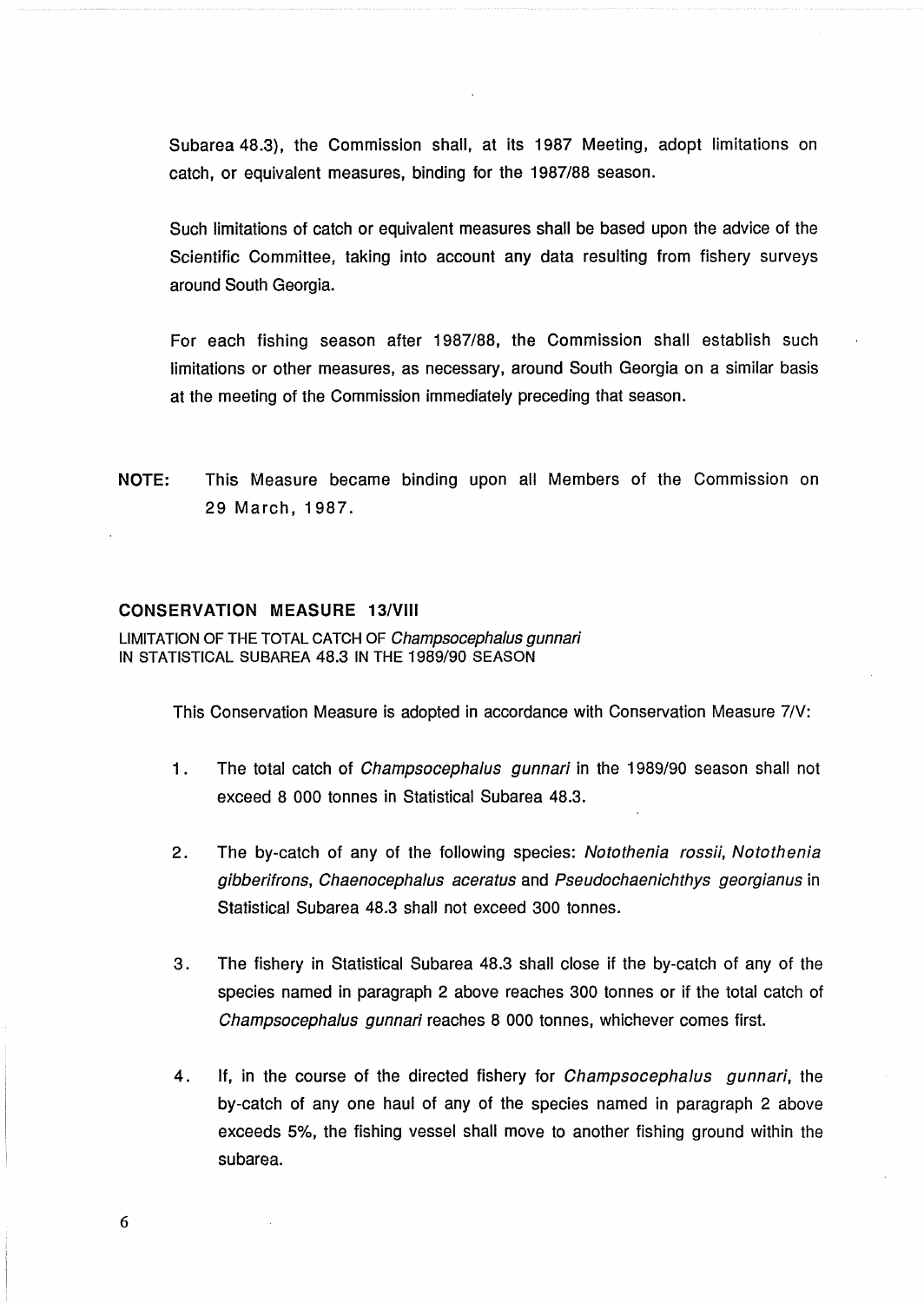- <span id="page-10-0"></span>5. The use of bottom trawls in the directed fishery for Champsocephalus gunnari in Statistical Subarea 48.3 is prohibited.
- **6.** For the purpose of implementing paragraphs 1, 2 and 3 of this Conservation Measure, the Catch Reporting System set out in Conservation Measure 17/VIII shall apply in the 1989/90 season.

# **CONSERVATION MEASURE 14/VIII**

PROHIBITION OF DIRECTED FISHERY ON Notothenia gibberifrons, Chaenocephalus aceratus, Pseudochaenichthys georgianus AND Notothenia squamifrons IN STATISTICAL SUBAREA 48.3 IN THE 1989/90 SEASON

This Conservation Measure is adopted in accordance with Conservation Measure 7/V:

Directed fishing on Notothenia gibberifrons, Chaenocephalus aceratus, Pseudochaenichthys georgianus and Notothenia squamifrons in Statistical Subarea 48.3 is prohibited in the 1989/90 season.

# **CONSERVATION MEASURE 15/VIII**

CLOSED SEASONS IN THE 1989/90 SEASON IN STATISTICAL SUBAREA 48.3

This Conservation Measure is adopted in accordance with Conservation Measure 7/V:

Directed fishing on Champsocephalus gunnari between 20 November 1989 and 15 January 1990 and between 1 April and 4 November 1990 is prohibited. During those periods Champsocephalus gunnari, Notothenia rossii, Notothenia gibberifrons, Chaenocephalus aceratus, Pseudochaenichthys georgianus and Notothenia squamifrons shall not be taken in Statistical Subarea 48.3 except for scientific research purposes.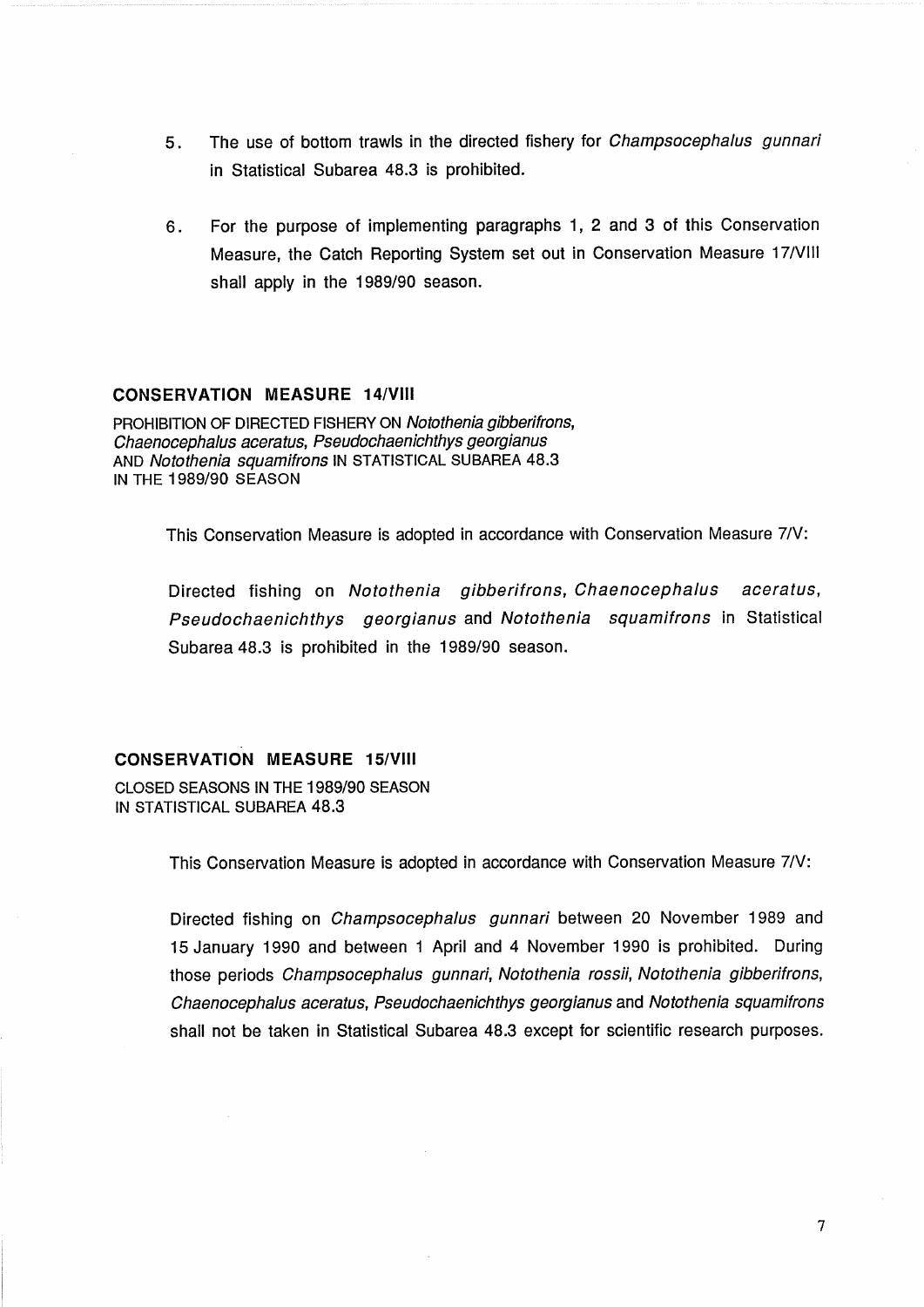# <span id="page-11-0"></span>**CONSERVATION MEASURE 16/VIII**

CATCH LIMIT ON Patagonotothen brevicauda guntheri IN STATISTICAL SUBAREA 48.3 FOR THE 1989/90 SEASON

This Conservation Measure is adopted in accordance with Conservation Measure 71V:

The catch of Patagonotothen brevicauda guntheri in Statistical Subarea 48.3 in the 1989190 season shall be limited to 12 000 tonnes. For the purpose of implementing this Conservation Measure the Catch Reporting System set out in Conservation Measure 17/VIII shall apply in the 1989/90 season.

# **CONSERVATION MEASURE 17/VIII**

CATCH REPORTING SYSTEM IN STATISTICAL SUBAREA 48.3 IN THE 1989/90 SEASON

This Conservation Measure is adopted in accordance with Conservation Measure 7/V:

- 1. For the purposes of this Catch Reporting System the calendar month shall be divided into six reporting periods, viz: day 1 to day 5, day 6 to day 10, day 11 to day 15, day 16 to day 20, day 21 to day 25 and day 26 to the last day of the month. These reporting periods are hereinafter referred to as periods A, B, C, D, E and F.
- 2. At the end of each reporting period, each Contracting Party shall obtain from each of its vessels its total catch for that period and shall, by cable or telex, transmit the aggregated catch for its vessels so as to reach the Executive Secretary not later than the end of the next reporting period.
- 3. Such reports shall specify the month and reporting period (A, B, C, D, E or F) to which each report refers.
- 4. Immediately after the deadline has passed for receipt of the reports for each period, the Executive Secretary shall notify all Contracting Parties of the total catch taken during the reporting period, the total aggregate catch for the season to that date, together with an estimate of the date upon which the total allowable catch is likely to be reached for that season. Each estimate shall be based on a